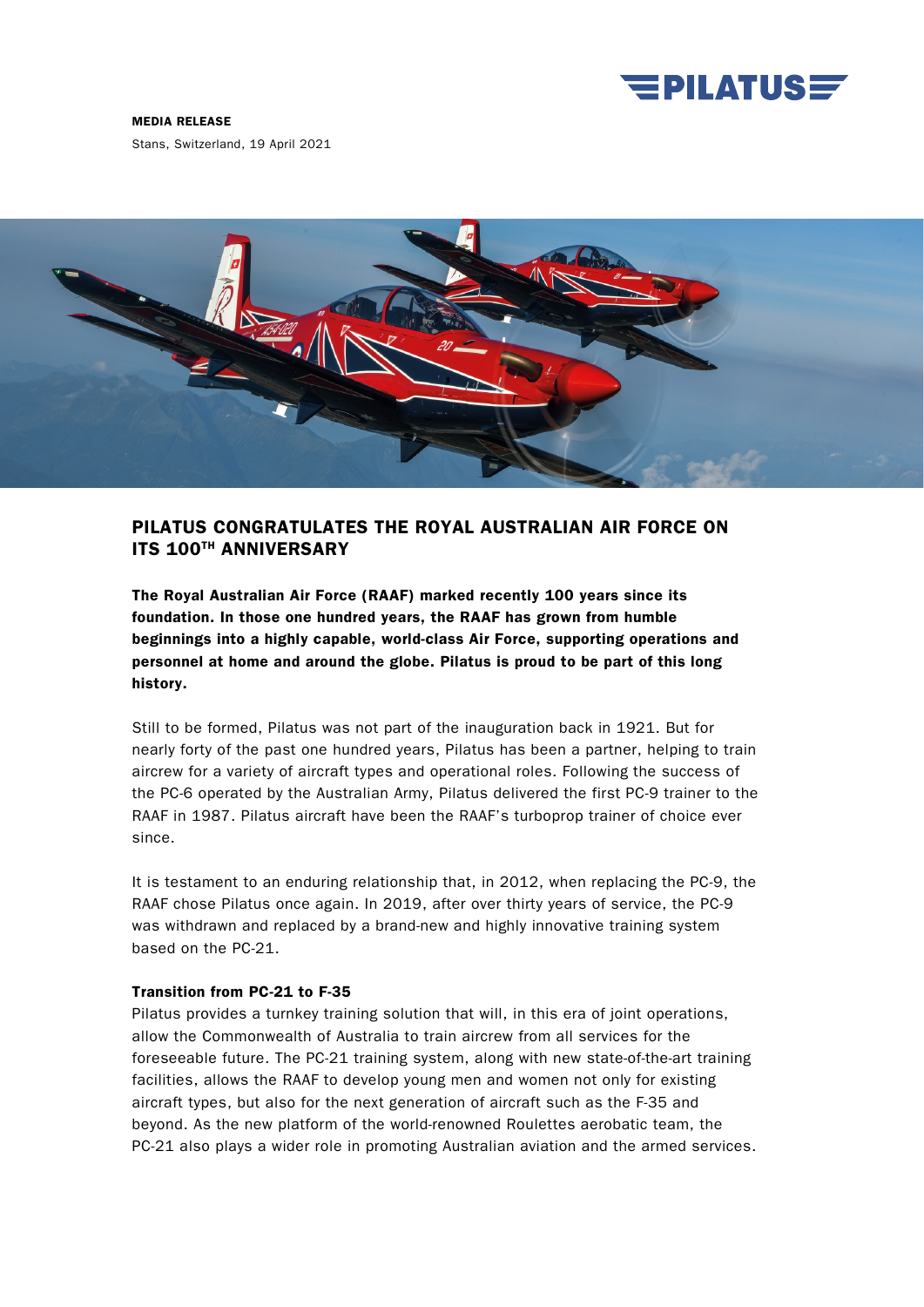

### MEDIA RELEASE

Page 2/3

### Proud to be part of the history

Canberra skies recently provided the backdrop for a mass flyover to showcase the history of Australia's air force, all part of events to mark the 100<sup>th</sup> anniversary of the Royal Australian Air Force.

Pedro Zwahlen, Ambassador of Switzerland to Australia, attended the official ceremony and said: "As the Swiss Ambassador in Australia, I am incredibly proud to see how Pilatus, a Swiss company, ranks among the world's technological leaders. It's absolutely fantastic that the Australian Roulettes fly Pilatus PC-21s as they represent Australia, but at the same time have Swiss origins at their core! After all, the Royal Australian Air Force is one of the most professional in the world. And the Royal Australian Air Force are joined by the Royal Flying Doctor Service of Australia which currently operates a fleet of over 35 PC-12s and four PC-24s – all Swiss made airplanes too!"

Pilatus Chairman Oscar J. Schwenk added: "It is a point of great pride that the RAAF and the Commonwealth of Australia continue to trust Pilatus to help train aircrew for all three services. I and my Pilatus colleagues take this opportunity to congratulate the RAAF as well as its men and women, past and present, on the  $100<sup>th</sup>$  anniversary of their Service."

Pilatus is very proud to be part of the history of the Royal Australian Air Force. We will continue to provide the Royal Australian Air Force with premium support and work to provide them with the world's best training system – the Pilatus PC-21.

High-resolution photos of the PC-21 can be downloaded at [www.pilatus-aircraft.com/downloads](http://www.pilatus-aircraft.com/downloads)

## Further media information is available from:



Oscar J. Schwenk, Chairman Pilatus Aircraft Ltd, Stans, Switzerland Phone: +41 41 619 62 05 E-mail: [oscar.schwenk@pilatus-aircraft.com](mailto:oscar.schwenk@pilatus-aircraft.com)

Pedro Zwahlen, Ambassador Embassy of Switzerland, Canberra, Australia Phone: +61 2 6162 8400 E-mail: [canberra@eda.admin.ch](mailto:canberra@eda.admin.ch)

[www.pilatus-aircraft.com](http://www.pilatus-aircraft.com/)